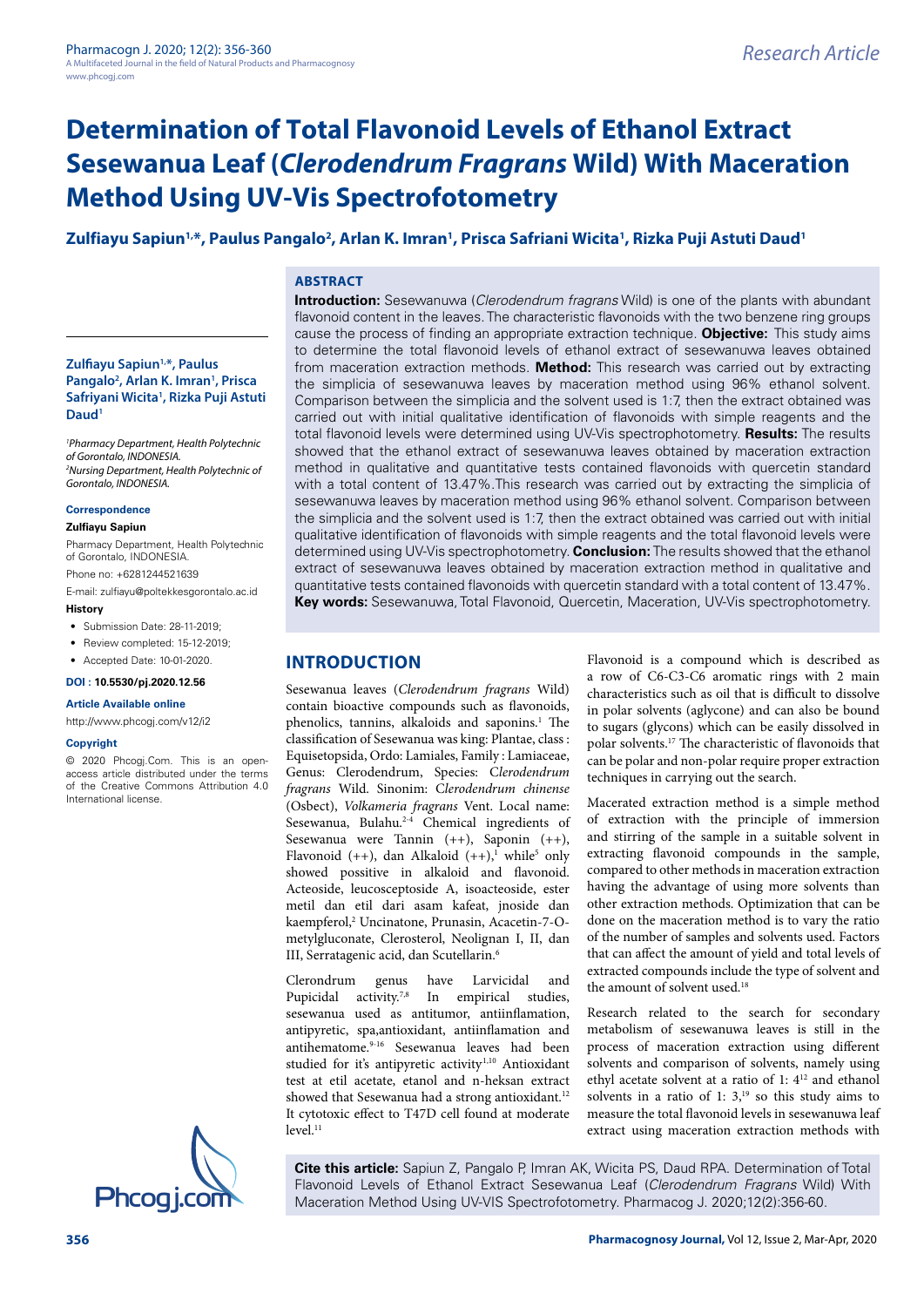a higher sample and solvent ratio of 1: 7 which more leverage in the search process.<sup>18</sup>

The extract obtained from the extraction process is then calculated its yield, qualitatively identified and determined quantitatively using UV-Vis spectrophotometry its total flavonoid levels.

# **METHODS**

The research conducted was an experimental laboratory study. The materials used in this study were leaves of sesewanuwa from Tilango District, Gorontalo Indonesia, ethanol 96% (CV Chem-Mix), FeCl3 (CV Chem-Mix), quarsetin (CV Chem-Mix), AlCl3 (CV Chem-Mix), potassium acetate (CV Chem-Mix) and Aquadestilata. The research implementation process includes:

# Making simplisia sesewanua leaves (*Clerodendrum fragrans* Wild)

One Kg fresh leaves were collected from healthy sesewanuwa at Tilango District, Gorontalo Province, Indoensia during April 2019. The plant sample was identified to be *Clerodendum fragrans* Wild. by Indonesian Institute of Sciences – Research Center for Plant Conservation and Botanic Garden, Bogor, Indoensia (Reference no.B-418/IPH.3/KS/ II/2019). This leaves are washed washed thoroughly with running water to remove the dirt from these samples.<sup>20</sup> These samples were blotted dry with tissue papers and carried out chopped with a uniform size, then carried out drying in the oven at 60°C for 3 days after drying dry sorting is done to separate the damaged parts and then mashed using a blender to produce simplicia 500 grams of sesewanuwa leaf powder.<sup>12</sup>

# The simplisia extraction process of sesewanua leaves (*Clerodendrum fragrans* Willd) with the maseration method

Weigh as much as 500 g of simplicia leaves of an animal and then add 96% ethanol<sup>21</sup> 3.5 L until the simplicia is completely submerged. Extraction was carried out for 3x24 hours protected from light and stirred every 24 hours. On days 2 and 3 the solvent was filtered for remaseration to obtain 3 filtrates for each solvent. The filtrate was then evaporated with a rotary evaporator to obtain a thick ethanol extract from the leaves of an animal.<sup>22</sup>

# Qualitative identification of flavonoid ethanol extract of sesewanua leaves

Qualitative identification begins with weighing the extract as much as 100 mg dissolved in a mixture of 50 mL 96% ethanol and 50 mL of water, then heated over a water bath at 60°C for 15 minutes. The extract solution in the solvent mixture was put into 6 test tubes each of 3 tubes tested using 10% NaOH as much as 5 ml and the other 3 tubes added with 5 ml concentrated acetate Pb shaken strongly. Observed the changes that occur, if formed yellow, red, brown to test with NaOH and precipitate formed to test with positive Pb acetate samples containing flavonoids.

# Determination of total flavonoid content of ethanol extract of sesewanua leaf (*Clerodendrum fragrans* Wild) using UV-Vis spectrophotometry

#### *Making of quercetin raw curve*

1000 ppm quarsetin mother liquor was made by weighing 25 mg of quercetin dissolved in 25 ml of 96% ethanol, in a measuring flask. each taken 3 ml, 4 ml, 5 ml, 6 ml, 7 mL, 8 mL and 9 ml from the mother liquor, put in a 10 mL measuring flask sufficient with ethanol 96% to the mark limit. Quercetin levels of 60 ppm, 80 ppm, 100 ppm, 120 ppm, 140 ppm, 160 ppm and 180 ppm are obtained. As much as 1 ml of

solution taken from each concentration was added 0.1 ml of  $\text{AICl}_{3}$ , 0.1 ml of potassium acetate, 2.8 ml of aquadest and 1.5 ml of 96% ethanol and allowed to stand for 30 minutes. Its absorbance is read at 415 nm wavelength using UV-Vis spectrophotometry. A standard quartz curve is obtained.

### *Readings of absorbance samples of sesewanua leaf ethanol extract (Clerodendrum fragrans Wild)*

Weighed as much as 10 mg of ethanol extract from sesewanuwa leaves and dissolved in 10 ml of 96% ethanol, so a 1000 ppm sample solution was obtained. Sample preparation was carried out by taking 1 ml of 1000 ppm extract solution, added with  $0.1$  ml of  $AICI_3$ ,  $0.1$  ml of potassium acetate, 2.8 ml of aquadest, and 1.5 ethanol 96%.<sup>23</sup> After that it was allowed to stand for 30 minutes and the absorbance was measured with a UV-Vis spectrophotometer at a maximum wavelength of 415 nm.

# **RESULTS AND DISCUSSION**

### Extract yield extract

The result of the extraction of simplicia Sesewanua leaves 500 grams with 96% 3.5 L ethanol solvent that has been done was obtained as much as 38 g of ethanol extract of sesewanuwa leaves, so that the yield of extraction obtained is equal to 7.6%. The results obtained are still better than the number of research ramen<sup>12</sup> using the same extraction method but different solvents and solvent comparisons, each with 1: 4 ethyl acetate and n hexane solvents. The yield obtained in the research<sup>12</sup> was 5% and 2% respectively. The increase in the amount of yield obtained from this study was caused by 2 things namely the type of solvent and the ratio of samples and solvents used (Figure 1).

Ethanol solvent has a high polarity value compared to ethyl acetate and n-hexane. The abundant secondary metabolite compounds in the leaves of sesewanuwa are polar compounds so that the use of more sample and solvent comparisons of 1: 7 causes more substances to be found in the ethanol solvent than other solvents.<sup>12,24</sup>

### Results of qualitative identification of extracts

Ethanol extract of positive sesewanua leaves containing flavonoids both tested using NaOH and Pb acetate with each marked an intense yellow color and a precipitate formed.

Testing with the addition of NaOH into the solution will cause a reaction between Na + ions and H + ions will bind to OH- in NaOH to form  $H_2O$  compounds in the extract, whereas Na + ions will bind to Oions in the cyclic groups to form sodium phenoxide compounds which will cause the solution to turn yellow.25,26

Testing using Pb Acetate will produce a white precipitate at the bottom of the tube which is caused by the reaction between the Pb<sup>+</sup> ion and the hydroxyl group on the cyclic structure of the flavonoids, because Pb is one of the heavy metals whose properties will always produce a precipitate when reacted (Figure 2).<sup>25,26</sup>

# Result of determination of total flavonoid levels of ethanol extract of sesewanua leaves by UV-Vis spectrophotometry

#### *Quercetin raw curve*

Measurement of quercetin standard absorbance as shown in Table 1. produces a linear regression equation  $y = 0.0043x + 0.0196$  with a value of  $r = 0.9878$ , the resulting r value indicates that the standard curve produced has an accuracy of 98.78%, a method is said to be good if the r value produced is close to 1 or in the range 0.95-1. Furthermore, the linear regression equation is used in determining total flavonoid levels in ethanol extracts of sesewanuwa leaves (Table 2).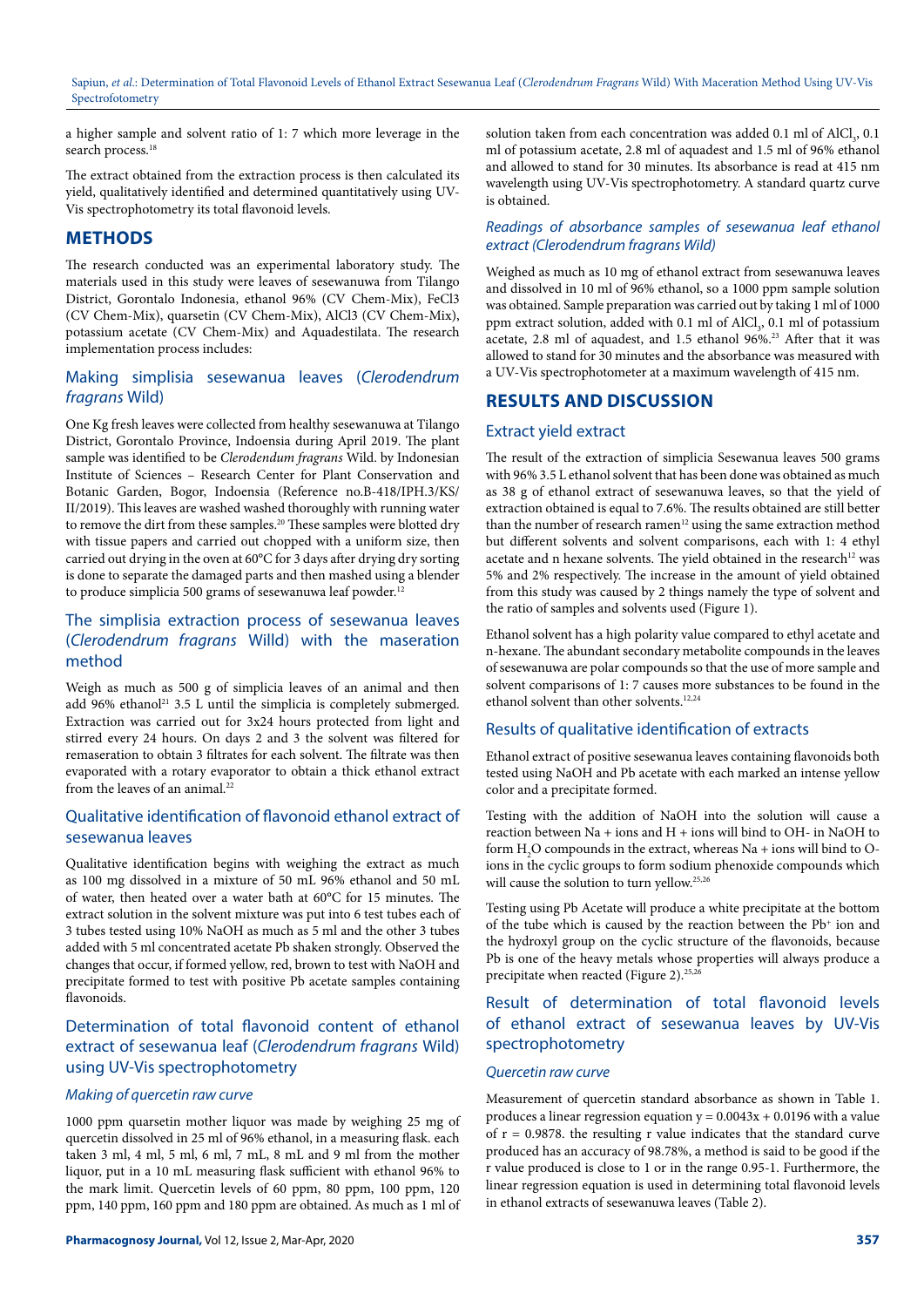

**Figure 1:** Sesewanua (*Clerodendrum fragrans* Wild.).



Figure 2: Quantitative test flavonoid ethanol extract of Sesewanua leaf (*Clerodendrum fragrans* Wild).

#### **Table 1: Results of absorbance of quercetin raw curve.**

| <b>Concentration (PPM)</b> | <b>Absorbance</b>  |  |
|----------------------------|--------------------|--|
| 60                         | $0.240 \pm 0,0006$ |  |
| 80                         | $0.346 \pm 0.0012$ |  |
| 100                        | $0.415 \pm 0.0010$ |  |
| 120                        | $0.470 \pm 0.0010$ |  |
| 140                        | $0.565 \pm 0,0006$ |  |
| 160                        | $0.657 \pm 0.0010$ |  |
| 180                        | $0.786 \pm 0.0015$ |  |

#### **Table 2: Results of absorbance of quercetin raw curve.**

| Absorbance | <b>Sample Content</b><br>(PPM) | <b>Level of Results</b><br>(PPM) | % Content        |
|------------|--------------------------------|----------------------------------|------------------|
| 0.560      | 1000                           | 134.79                           | $13.47 \pm 0.07$ |
|            |                                |                                  |                  |

#### *Samples of sesewanuwa leaf ethanol extract*

The results showed that in 1000 PPM the sample concentrations contained 134.79 PPM flavonoids. The results obtained are higher in total flavonoid levels compared to the total number of total flavonoids from leaves of plants that are optimized for the drying temperature of their simplicity.19 Hohakay et al showed that fresh leaves, dried leaves, dried at 40°C and 60°C respectively had total flavonoid levels of 1.2%, 0.72%, 0.78% and 0.62%. The increase in the total amount of flavonoids obtained from this study was due to the comparison of samples and solvents used in the extraction process by maceration method. The factor that can affect the extraction process is the amount of solvent used.18 The ratio of samples and solvents used in this study is 1: 7 whereas in research Hohakay et al. only 1: 3.19

#### **CONCLUSION**

Ethanol extract of sesewanuwa leaves contains flavonoid compounds and total flavonoid levels of ethanol extract of sesewanuwa leaves extracted by maceration method with a 1: 7 solvent ratio determined by UV-Vis spectrophotometry method of 13.47%.

# **ACKNOWLEDGEMENT**

The authors thanks to Health Ministry of Indonesia for financial support in this research.

# **CONFLICTS OF INTEREST**

None.

#### **REFERENCE**

- Nonke E, Kaunang S, Semuel MY. Botanical and phytochemical constituents of several medicinal plants from mount Klabat north Minahasa. J Med Plants Stud. 2017;5(2):29-35.
- 2. Uno WZ. Isolation and Idenfication Antibacterial Activity of leilem Leaves Extract (*Clerodendrum minahassae Teijsm*. dan Binn.). Hassanuddin University; 2017.
- 3. WHO. Medicinal plants in Viet Nam (Institute of Materia Medica HANOI WHO/WPRO, 1990, 444 p.): Part II: Medicinal plants: 55. Clerodendrum squamatum Vahl . Institue of Materia Medica, Hanoi. 1990 [cited 2019 Jan 18]. p. 444. Available from: http://www.nzdl.org/gsdlmod?e=d-00000-00---off-0whoedm--00-0----0-10-0---0---0direct-10---4-------0-1l--11-en-50---20-about---00-0- 1-00-0--4----0-0-11-10-0utfZz-8-00&a=d&c=whoedm&cl=CL1.1&d=HASH16e13 d8f98944d7e8576f3.3.55
- 4. Franca F, Atkins S. Neotropical Verbenaceae Neotropikey from Kew. Kew, Royal Botani Garden. 2018.
- 5. Sangi M, Runtuwene MRJ, Simbala HEI. Phytochemical analysis Herb Plant in North Mihahasa District. Chem Prog. 2008;1(1):47-53.
- 6. Shrivastava, N. Patel T. Clerodendrum and Heathcare: An Overview. Med Aromat Plant Sci Biotechnol. 2007;1(1):142.
- 7. Dhal P, Rout JR, Dash PK, Panda S, Pati P, Rath CC, *et al.* Larvicidal and pupicidal activity of Clerodendrum philippinum schauer leaf extracts against Anopheles stephensi and Aedes aegypti. Pharmacogn J. 2018;10(6):1137-42.
- 8. Tangsongcharoen T, Issaravanich S, Palanuvej C, Ruangrungsi N. Quantitative analysis of hispidulin content in clerodendrum petasites roots distributed in Thailand. Pharmacogn J. 2019;11(5):1093-9.
- 9. Simbala H. Floristic and The Use of Medical Plant by Community in Bogani Nani Wartabone National Park. Bogor Agricultural University; 2007.
- 10. Moot CL, Bodhi W, Mongi J, Farmasi PS. Antipiretic Test of Sesewanua Leaves Water Extract (*Clerodendron squamatum* Vahl .) to Rabbit that induce by DTP HB Vaccine. Pharmacon. 2013;2(03):58-61.
- 11. Yudistira A. Cytotoxic Activity Test of Sesewanua Leaves Extract (*Clerodendron squmatum* Vahl .) to Breast Cancer T47D Cell. Pharmacon . 2017;6(2):45-51.
- 12. Huliselan YM, Runtuwene MRJ, Wewengkang DS. Antioxidant Activity of Ethanol. Ethyl Acetate, and n-Hexan Extract from ESesewanua Leaves (*Clerodendron squamatum* Vahl.). Pharmacon J. 2015;4(3):155-63.
- 13. Shrivastava N, Patel T. Clerodendrum and Healthcare : An Overview Part II Phytochemistry and Biotechnology. 2007.
- 14. Jubir AA. A Taxonomic Revision Of The Genus *Clerodendrum* L . ( VERBENACEAE )\* IN AUSTRALIA. Adeleide Bot Gard. 1989;11(2):101-73.
- 15. Wang J, Luan F, He X, Wang Y, Li M. Journal of Traditional and Complementary Medicine Traditional uses and pharmacological properties of Clerodendrum phytochemicals. J Tradit Chinese Med Sci . 2018;8(1):24-38.
- 16. Kar P, Goyal AK, Das AP, Sen A. Antioxidant and pharmaceutical potential of *Clerodendrum* L .: An overview. 2014;(September).
- 17. K.H M. Method to Identification of Flavonoid. Bandung, Indonesia: Institut Teknolog Bandung; 1988.
- 18. T A, R C, Fresco A. The Effect of Hexana and Ethanol Solvent, Solvent Volume, and Extraction Time to Coffee Oil Extract. J Tek Kim. 2016;8(1).
- 19. JJ H, J P, A Y. The effect of drying method to flavonoid level at sesewanua leaves (*Clerodendrum squamatum* Vahl.). J Imiah Farm. 2019;8(4):24-33.
- 20. Muthukumaran P, Saraswathy N, Aswitha V, Balan R, Gokhul VB, Indumathi P, *et al.* Assessment of total phenolic, flavonoid, tannin content and phytochemical screening of leaf and flower extracts from Peltophorum pterocarpum (DC.) Backer ex K.Heyne: A comparative study. Pharmacogn J. 2016;8(2):140-3.
- 21. Mihai CM, Al L, Bobi O, Dezmirean D. Estimation of Flavonoid Content in Propolis by Two Different Colorimetric Methods. 2010;43(1):407-10.
- 22. Nur Ain Thomas, Aslia Sari Alfian MSP. Formualtion and effectivity test of binahong and guava leaves extract as antiinflamation at mus musculus. In: Home Pharmaceutical Care terhadap Penyakit Kronis. Gorontalo: UNG Press; 2018;121-38.
- 23. Hamidu L, Ahmad AR, Najib A. Qualitative and quantitative test of total flavonoid buni fruit (*Antidesma bunius* (L.) Spreng) with UV-Vis spectrophotometry method. Pharmacogn J. 2018;10(1):60-3.
- 24. Suryanto. Phytochemical Antioxidant. Surabaya, Indonesia: Putra Media Nusantara; 2012.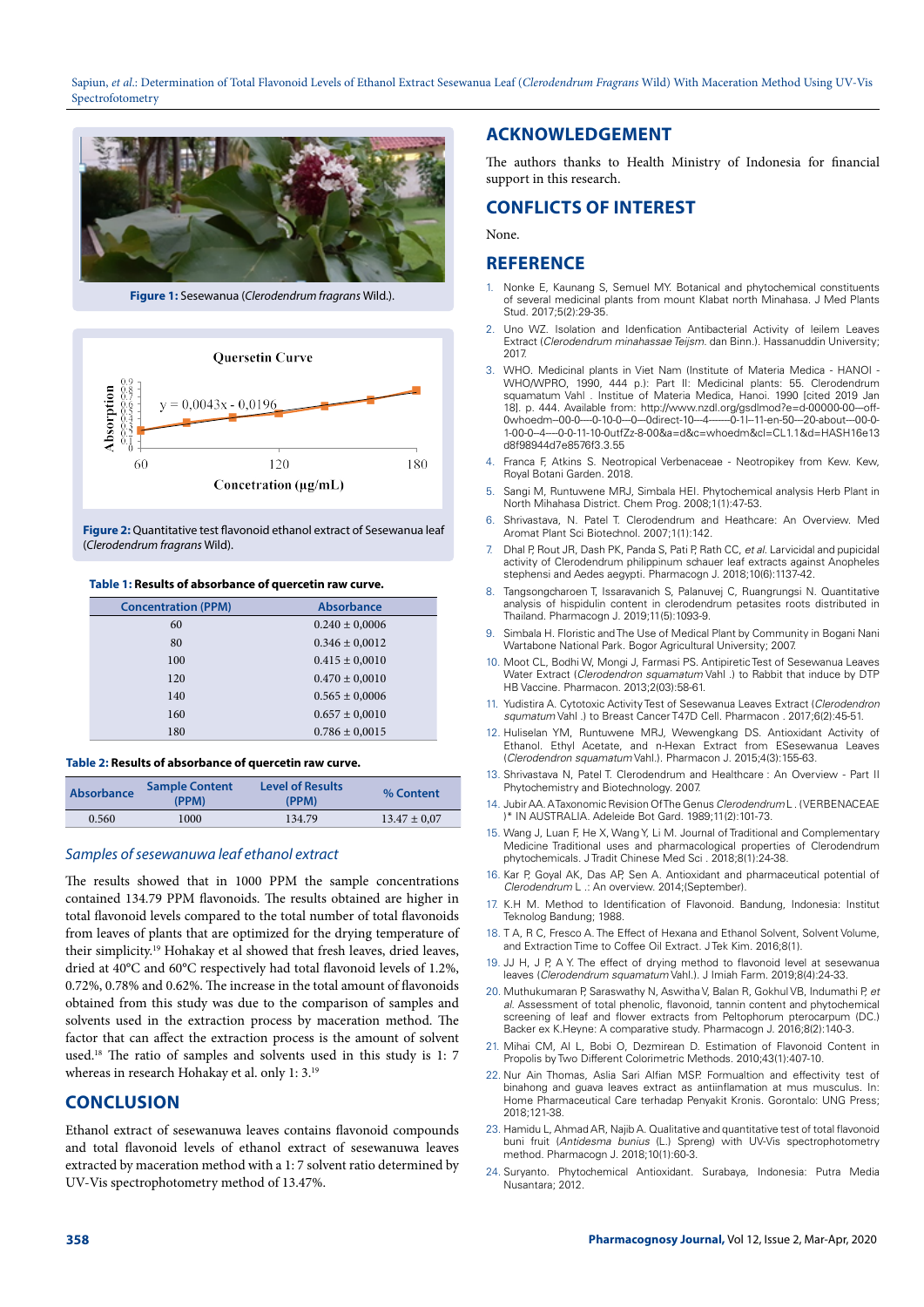- 25. Fitria. Isolation and Identification of Flavonoid in Paliasa Leaves. Hasanuudin University; 2007.
- 26. JB H. Phytochemical method: Guide of Modern Method Plant. Bandung, Indonesia: Intitute Teknologi Bandung; 1987.





# **ABOUT AUTHORS**



**Zulfiayu Sapiun**: Worked as a lecturer at the Polytechnic of the Ministry of Health in Gorontalo since 2014 and she has been the Chair of the Pharmacy Study Program of the Polytechnic of the Ministry of Health Gorontalo since 2018. She graduate from the Master of Pharmacy Science, Gadjah Mada University and currently focuses on research related to Pharmaceutical Technology with the use of natural ingredients as medicine. While serving as a lecturer at the Polytechnic of the Ministry of Health Gorontalo, she has made many contributions in managing institutions including in the field of research and publications both in national and international journals, as well as being active in Community Service activities and as oral presenters at national and international seminars. She has conducted research and published the results of her research, especially in the field of pharmaceutical technology, phytochemistry, and community pharmacy.



Paulus Pangalo: Worked as a lecturer at the Polytechnic of the Ministry of Health Gorontalo since 2015, and currently the Chair of the Research and Community Service Center of the Polytechnic of the inistry of Health Gorontalo. He graduate from Public Health at Hasanuddin University, Indonesia. His current field of work is health promotion and community empowerment. He is active in conducting research and publications in the fields of public health and community pharmacy.



**Arlan K.Imran**: Graduated from the University of Setia Budi, Solo. Currently working as a lecturer in the Pharmacy Study Program of the Health Polytechnic of Gorontalo. The current field of work is phytochemistry. He is active in conducting research in the field of developing natural material activities and preparations and has published several journals related to the field of natural material formulations and activities.